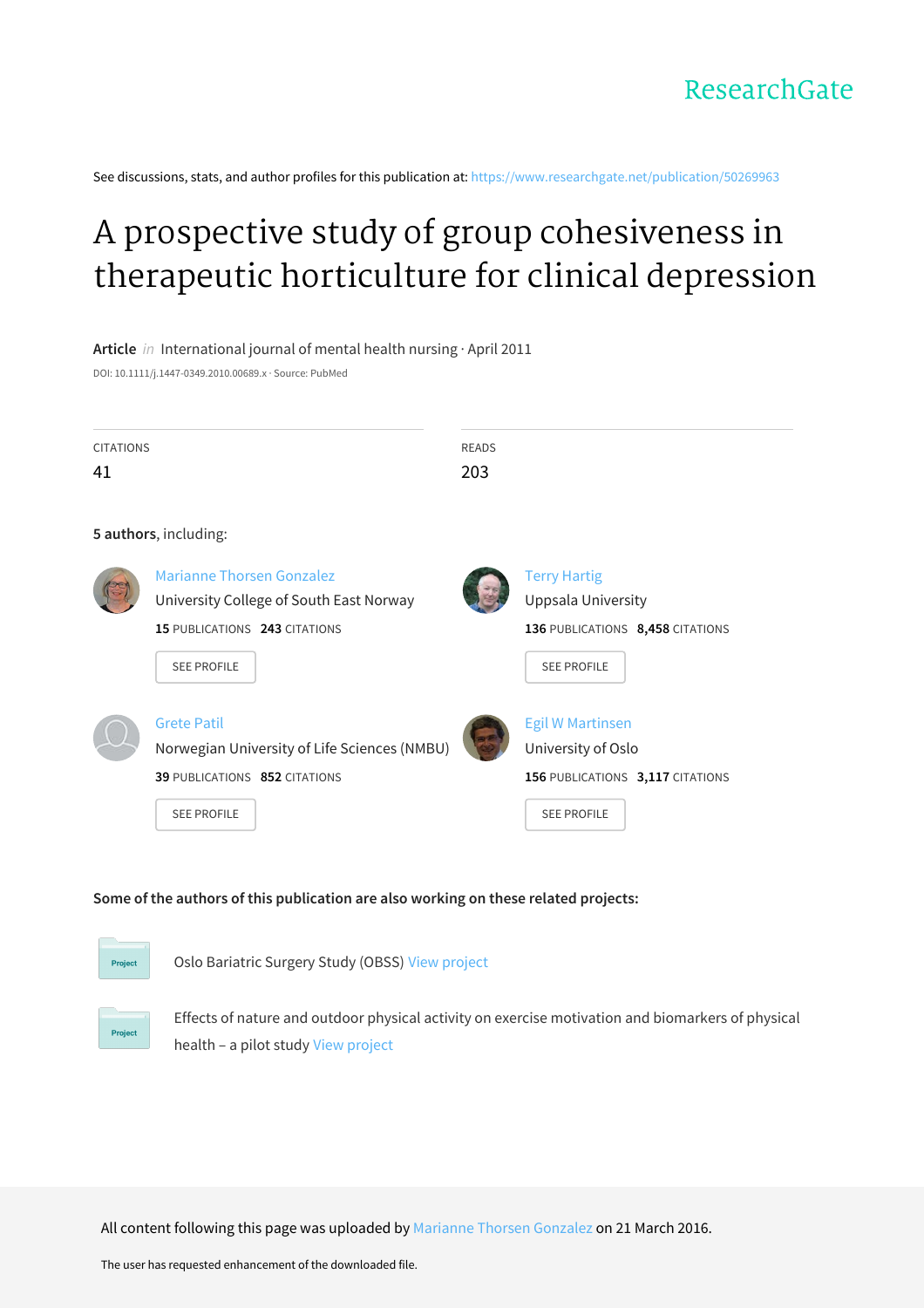*International Journal of Mental Health Nursing* (2011) *20*, 119–129 doi: 10.1111/j.1447-0349.2010.00689.x

## FEATURE ARTICLE

## A prospective study of group cohesiveness in therapeutic horticulture for clinical depression

*Marianne Thorsen Gonzalez,*<sup>1</sup> *Terry Hartig,*1,2 *Grete Grindal Patil,*<sup>1</sup> *Egil W. Martinsen*3,4 *and Marit Kirkevold*5,6

1 *Department of Plant and Environmental Sciences, Norwegian University of Life Sciences, Ås, Norway;* <sup>2</sup> *Institute for Housing and Urban Research, Uppsala University, Gävle, Sweden;* <sup>3</sup> *Institute of Psychiatry, University of Oslo,* 4 *Department of Research and Development, Clinic for Mental Health and Dependence, Oslo University Hospital,* 5 *Institute of Health and Society, University of Oslo, Oslo, Norway; and* <sup>6</sup> *Institute of Public Health, University of Aarhus, Aarhus, Denmark*

**ABSTRACT:** *This study aimed to assess changes in psychological distress and social participation in adults diagnosed with clinical depression during and after participating in a therapeutic horticulture programme, and to investigate if the changes covaried with levels of group cohesiveness during the intervention. An intervention with a single-group design was repeated with different samples in successive years (pooled n* = 46). In each year, five groups of 3–7 participants went through the *intervention. Data were collected before, twice during, and immediately after a 12-week therapeutic horticulture programme, as well as at 3-months' follow up. Mental health assessments included the Beck Depression Inventory, the State Subscale of Spielberger State-Trait Anxiety Inventory, the Positive Affect Scale from the Positive and Negative Affect Scale, the Perceived Stress Scale, and the Therapeutic Factors Inventory–Cohesiveness Scale. The analysis of the pooled data confirmed significant beneficial change in all mental health variables during the intervention. Change from baseline in depression severity persisted at 3-months' follow up. Increased social activity after the intervention was reported for 38% of the participants. The groups quickly established strong cohesiveness, and this continued to increase during the intervention. The average level of group cohesiveness correlated positively, but not significantly, with change in all mental health outcome variables.*

**KEY WORDS:** *affect, anxiety, depression, group process, perceived stress.*

## **BACKGROUND**

Depression is a serious health issue that has a tendency to recur and become chronic (Evans & Charney 2003;

Accepted May 2010.

World Health Organization 2001); it is often associated with work disability (Lopez & Murray 1998; Ustun 1999). Beneficial treatments include cognitive behavioural and interpersonal psychotherapies and antidepressant medications (Butler *et al*. 2007). Therapies based on behavioural activation (Cuijpers *et al*. 2007; Gawrysiak *et al*. 2009; Hopko *et al*. 2004; Lejuez *et al*. 2001) and an increase in enjoyable activities are also reported to be beneficial (Hammen & Glass 1975; Jorm *et al*. 2002; Lewinsohn & Graf 1973; Zeiss *et al*. 1979). Evidence also suggests that physical exercise alleviates depression (Mead *et al*. 2009).

Therapeutic horticulture (TH) is a nature-based intervention that involves social and behavioural activation, participation in enjoyable activities, and moderate levels

**Correspondence:** Marianne Thorsen Gonzalez, Norwegian University of Life Sciences, N-1432, Ås, Norway. Email: marianne.gonzalez@ umb.no

Marianne Thorsen Gonzalez, RPN, CNS, MNS. Terry Hartig, PhD, MPH. Grete Grindal Patil, MS, PhD. Egil W. Martinsen, MD, PhD. Marit Kirkevold, RN, EdD.

Author contributions: All authors contributed to the conception and the design of the study. MTH performed the data collection. MTH, TH, and GGP performed the data analysis. All of the authors contributed to the writing of this article.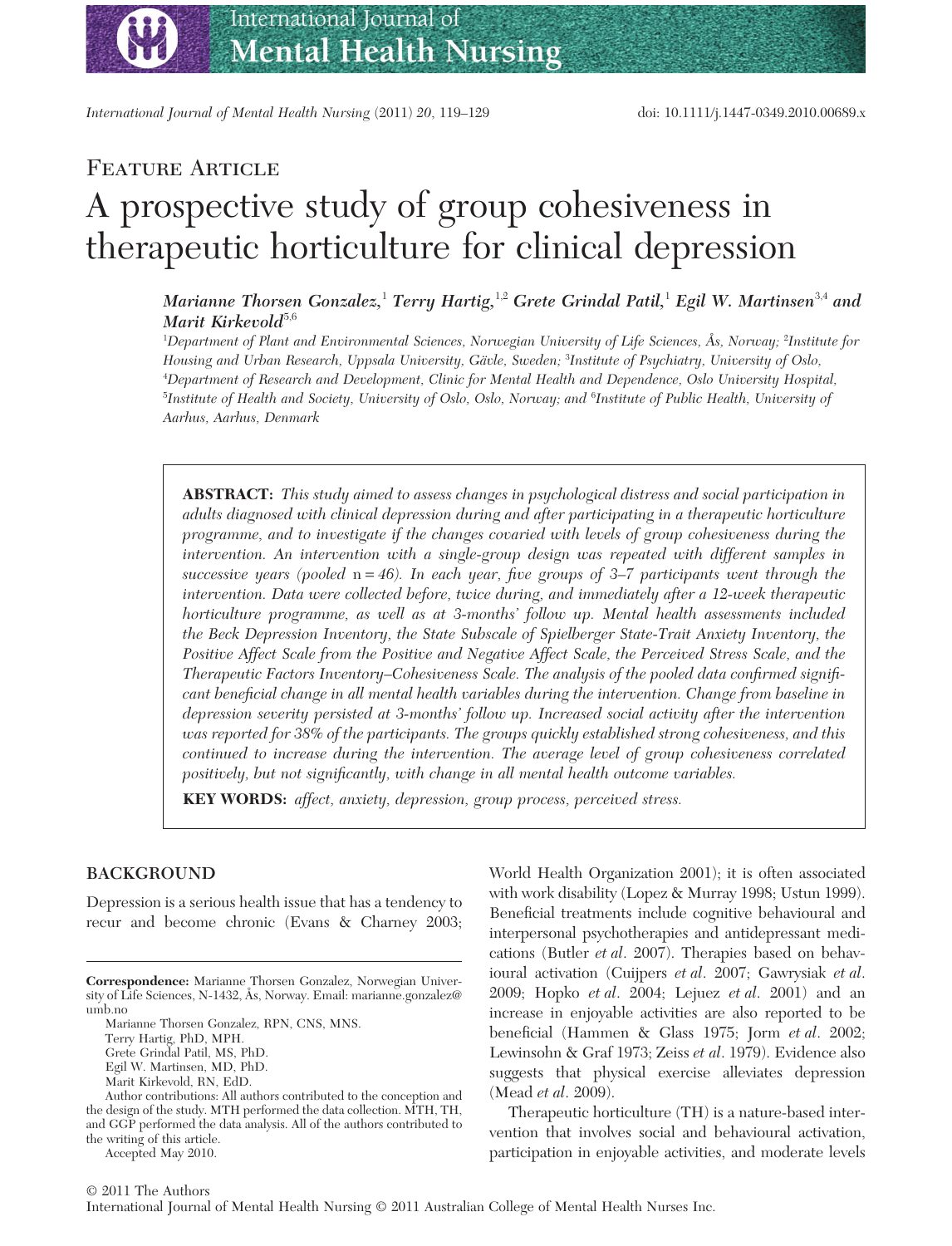of physical activity in pleasant surroundings. The present paper reports on change in mental health assessed in a TH intervention for clinical depression that was implemented within small groups. The study addresses the possibility that group cohesiveness promotes beneficial change.

#### **Therapeutic horticulture**

Therapeutic horticulture (TH) is 'a process that uses plant-related activities through which participants strive to improve their well-being through active or passive involvement' (GrowthPoint 1999, p. 4). It includes easy gardening activities, in which a person engages with nature and gains distance from everyday demands. Across cultural and national borders, TH is both a new and old strategy in nursing practice and research (Cooper Marcus & Barnes 1999; Hansen-Ketchum *et al*. 2009; Maller *et al*. 2006; Meehan 2003; Page 2008). In the UK, the term 'social horticulture' is often used instead of TH, indicating that beside its horticultural aspect, it also has a relational and social therapeutic potential (Sempik *et al*. 2003). This makes it even more relevant for nursing practice.

Despite its long clinical tradition in mental health care, there are few published studies of the use of TH for mental health problems (Sempik *et al*. 2003). Beneficial effects have been reported for anxiety (Lee *et al*. 2004; Stepney & Davis 2004) and depressive symptoms (Stepney & Davis 2004) in heterogeneous samples. Declines in depression severity, together with improvement in perceived attentional capacity, were reported for a TH intervention in clinical depression by Gonzalez *et al*. (2009). Increased social interaction was reported to be associated with levels of group integration in healthy individuals (Cho & Mattson 2004).

## **Depression and psychosocial issues**

Depression is characterized by low levels of positive affect (Joiner & Timmons 2009). It is also highly comorbid with anxiety (Boland & Keller 2009) and associated with stress (Bergdahl & Bergdahl 2002; Melchior *et al*. 2007; Pedrelli *et al*. 2008) and reduced interest in activities (American Psychiatric Association 2000). Depression also has notable interpersonal and social aspects, including shyness (Alfano *et al*. 1994; Elovainio *et al*. 2004), interpersonal dependency (Mazure *et al*. 2000; Sanathara *et al*. 2003), and an anxious attachment style (Reinecke & Rogers 2001; Roberts *et al*. 1996). Interpersonal stress and excessive reassurance seeking are reciprocally involved with depression (Joiner & Timmons 2009). Depression is further characterized by social withdrawal and low self-reported social skills ratings (Huprich *et al*. 2004; Joiner & Timmons 2009). Poor social skills have been reported to predict depression recurrence (Bos *et al*. 2007).

#### **Depression and behavioural activation**

Depression is also associated with inactivity, high levels of behavioural inhibition (behavioural avoidance) (Kasch *et al*. 2002; Stone & Quartermain 2005), and a lack of socially reinforcing activities related to 'active leisure' (Barge-Schaapveld *et al*. 1995).

Behavioural activation as a strategy in the treatment of depression is rooted in the behavioural tradition in psychology and was established by Lewinsohn (1974). Behavioural activation aims to move the patient from a lifestyle of behaviour avoidance into a lifestyle that is activity based (Dimidjian *et al*. 2006; Hopko *et al*. 2003). This psychotherapeutic process combines activation through positively reinforcing activities with psychotherapy sessions addressing behavioural avoidance patterns (Hopko *et al*. 2003). In the present study, we look at TH as a single behavioural activation strategy, without the coordinated psychotherapy sessions. Behavioural activation alone might be as effective as the therapeutic strategy that also includes psychotherapy for behavioural avoidance (Jacobson & Gortner 2000).

## **Group cohesiveness as a therapeutic quality in group activities**

Group psychotherapy is effective in alleviating symptoms of depression (McDermut *et al*. 2001). Group participation has the potential to address a core variable in the course of depression, namely interpersonal functioning and support (Brown & Moran 1994).

The primary therapeutic factor related to psychotherapy in groups is group cohesiveness (Yalom 1995). Group cohesiveness involves a sense of belonging, experience of acceptance, mutual trust, and group cooperation (Lese & MacNair-Semands 2000). As group cohesiveness represents the investments in and commitment to the group by its members, it is a quality that any group formation might develop, no matter its task or focus. In cohesive groups, the members feel engaged and mutually rewarded with a feeling of being uplifted and affirmed after the group meeting (Hornsey *et al*. 2009). Following this, the development of cohesiveness might yield therapeutic benefits and facilitate social skills improvement (Bernthal & Insko 1993; Ettin 1999). In this study, we investigate the contribution of cohesiveness in a groupbased TH intervention for clinical depression.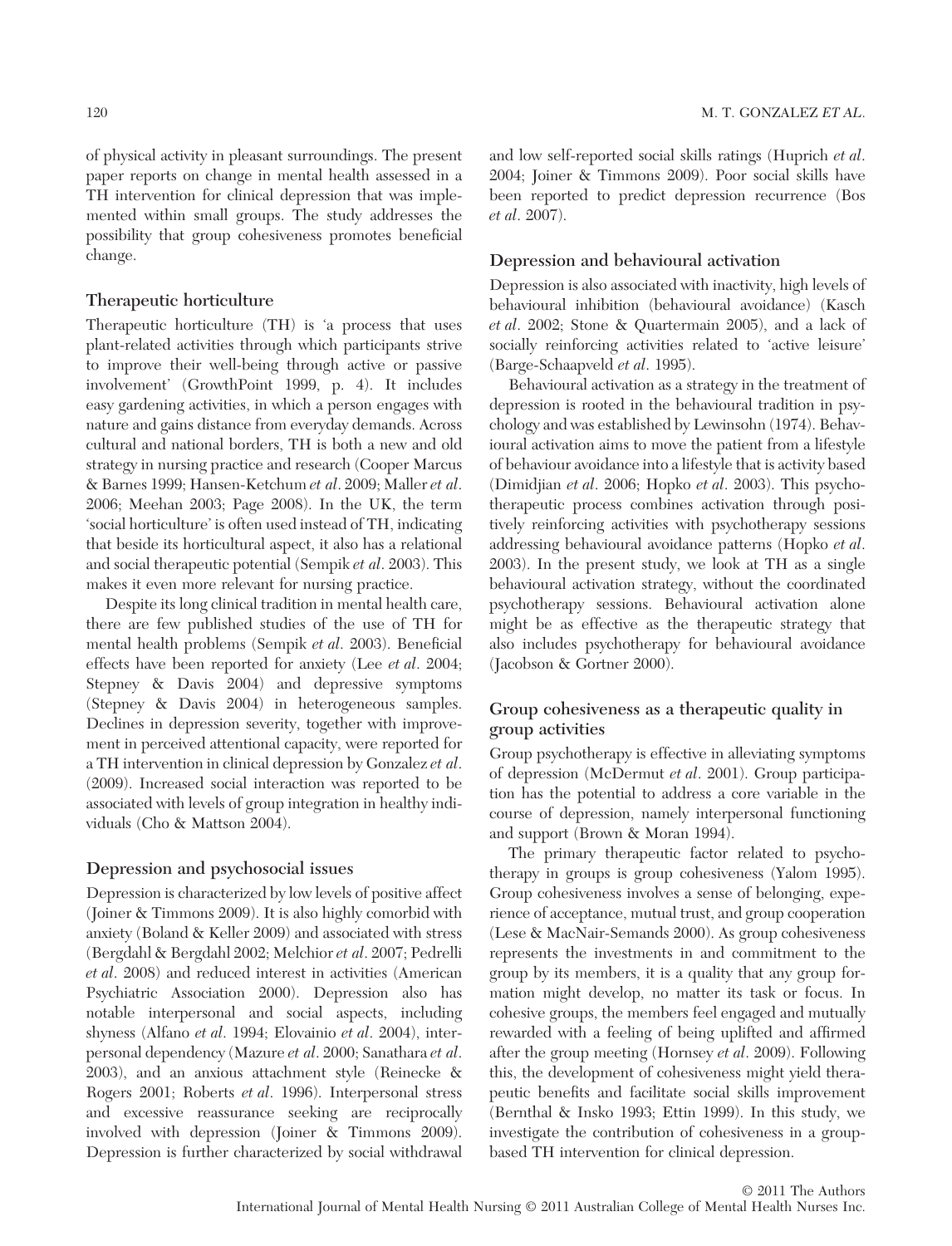#### **Study aims**

The primary aim of this study was to assess the covariation of changes in depression severity, anxiety, positive affect, and perceived stress levels with the level of group cohesiveness in a sample of people with clinical depression during and after a TH intervention. Another aim was to investigate how the participants evaluated the social dimension of TH. This study used data from an intervention implemented with two separate samples. Pooling of the data enabled us to address an additional aim: to determine whether change measured during and after the TH intervention varied across samples.

#### **METHODS**

## **Design**

We employed a single-group, within-subjects design with two samples in two successive years (2008 and 2009).

#### **Participants**

We included adults with DSM-IV major depression, dysthymia, or depressive phase of bipolar II disorder, and a Beck Depression Inventory (BDI) score  $\geq$ 15. We excluded people with borderline personality disorder, eating disorders, post-traumatic stress disorder, schizophrenia, addictive problems that could not be controlled 6 months prior to the commencement of the study, those presently hospitalized in a psychiatric unit, and those who enjoyed gardening as a leisure activity. Participants were mainly recruited through advertisements in newspapers, but in 2009, they were also recruited from the register of the Norwegian Labour and Welfare Administration. Fifty-one participants fulfilled the criteria; 21 in 2008, and 30 in 2009. In the 2 years, five participants dropped out early in the intervention, one due to the recurrence of serious cancer, one due to a vocational rehabilitation opportunity, two because of psychological distress, and one for an unknown reason. The remaining 46 completed the intervention  $(n_{2008} = 18, n_{2009} = 28)$ . The participants (10 men, 36 women) ranged in age from 25 to 65 years  $(mean = 46.3, SD = 11.6)$ . Seven had bipolar II disorder, with the most recent episode depressive; 38 had major depressive disorder (recurrent); and one had major depressive disorder (single episode). The 2008 and 2009 samples were statistically equivalent in terms of sex composition  $(P = 0.717)$  and mean age  $(P = 0.112)$ . At the 3-month follow up, 41 participants completed and sent in the questionnaires.

Medical information from a general practitioner (GP) on ongoing treatment was obtained for 40 participants.

Each participant brought a form to his or her GP, who thereafter filled out the form in cooperation with the participant. The participant then sent the form to the researcher. Thirteen participants attended psychotherapy of varying intensity as the only treatment, one received antidepressant medication only, and 24 received a combination of these. Two participants who did not receive any treatment at the time of recruitment were advised to consult their GP.

#### **Research settings**

The present study was part of a larger 'green care' project on mental health benefits of therapeutic activities in farm settings. Four urban farms with strong historical and cultural identity were selected for the TH project. The farms were easy to access either by bicycle, car, or bus from where the participants lived. The farmers were given basic instructions prior to the intervention and received continuing support from the researcher during the intervention periods. For more information on 'green care' approaches, see Hassink *et al*. (2010).

## **Intervention**

The 12-week TH intervention included ordinary and easy gardening activities. The activities were not part of the ordinary farm work. Participation implied attendance twice a week in 3-hour TH sessions as a group activity. The TH sessions also allowed alone time. The participants continued their ordinary treatment during the intervention. The groups included 3–7 participants. Mean attendance was 18.4 for 24 sessions. For more details about the intervention and research setting, see Gonzalez *et al*. (2009).

#### **Outcome measures**

The BDI was used to measure depression severity (Beck & Steer 1987). Each of the 21 items consists of four response options that are statements about current depressive symptoms. The value assigned to each statement ranges from 0 (normal) to 3 (most severe). Thus, the maximum score on the BDI is 63. The internal consistency and stability of the BDI are well established. It discriminates between patients with varying degrees of depression, and it accurately reflects changes in depression intensity over time (Beck *et al*. 1988; Richter *et al*. 1998). In the present study,  $\alpha$  fell between 0.79 and 0.90 across the measurement points.

The State-Trait Anxiety Inventory–State Subscale (STAI-SS) was used to measure current anxiety (Spielberger *et al*. 1983). Participants rate how much they feel in line with 20 descriptions of possible present states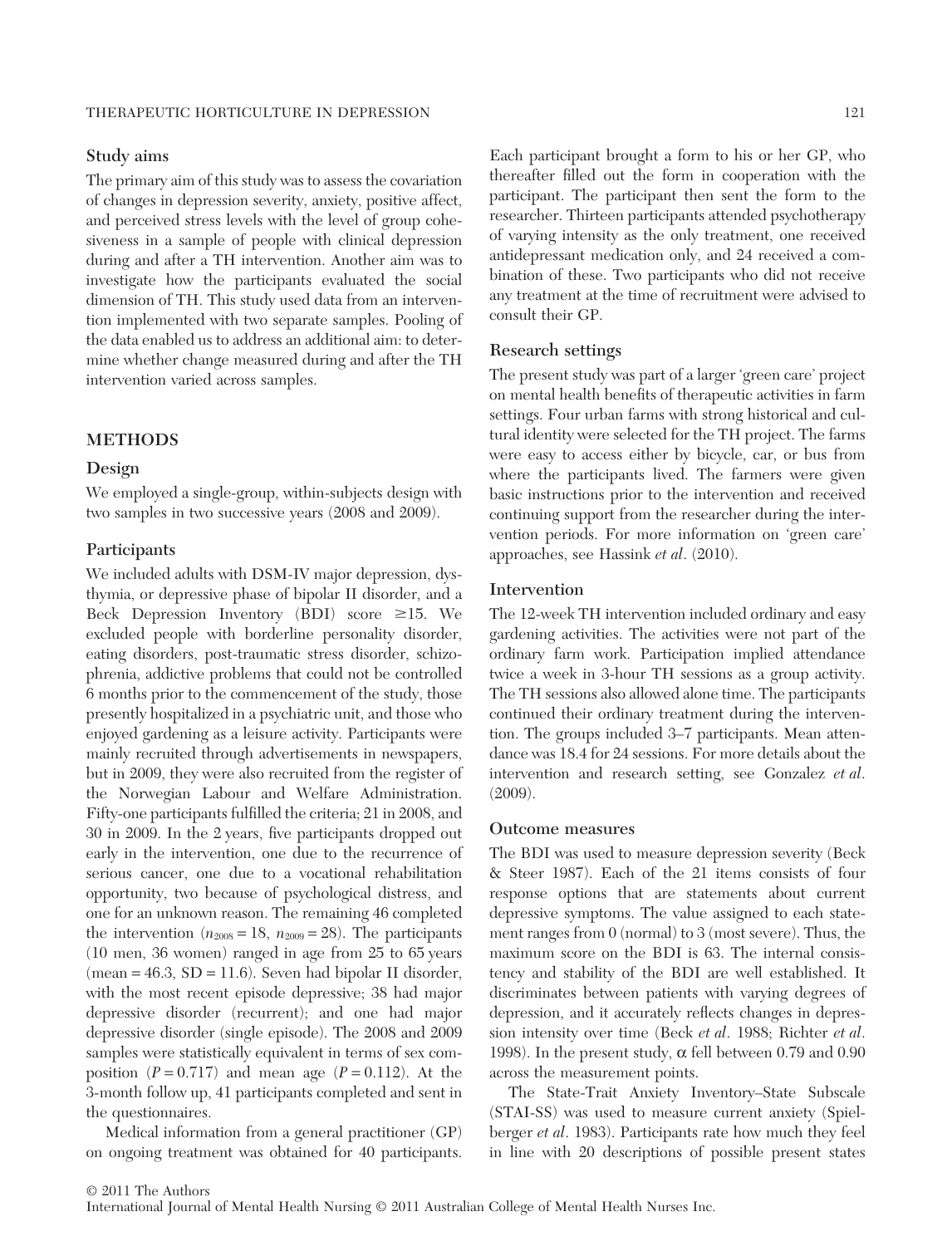$(1 = not at all; 4 = to a great degree)$ , with a possible maximum score of 80. The test has good construct validity and test–retest reliability. In the present study,  $\alpha$  fell between 0.88 and 0.93 across the measurement points.

We measured positive affect with seven items from the Positive and Negative Affect Scale (PANAS-PA) (Watson *et al*. 1988). Participants rated the extent to which they currently experienced the following affects: interested, strong, enthusiastic, inspired, proud, alert, strong, and active  $(1 = \text{very little}; 5 = \text{extremely})$ . The PANAS-PA has good internal consistency and is sensitive to mood fluctuations. In the present study,  $\alpha$  fell between 0.89 and 0.92 across the measurement points for the seven items.

The Perceived Stress Scale (PSS) contains 14 items concerning the degree to which general situations in one's life are appraised as stressful (Cohen *et al*. 1983). The four-item version that we used exhibits good predictive validity (Cohen & Williamson 1988). It includes two positively- and two negatively-stated items, aimed at assessing the frequency of experiences of stress during the preceding 4 weeks  $(0 =$  never;  $4 =$  very often), with a maximum possible score of 16. In the present study,  $\alpha$  fell between 0.53 and 0.66 across the measurement points.

The Therapeutic Factors Inventory Cohesiveness Scale (TFI-CS) measures socio-emotional aspects of group cohesion (Lese & MacNair-Semands 2000) and addresses group therapeutic factors described by Yalom (1995). Of the subscale's nine items, we selected seven that reflect a group member's general sense of belonging and experience of acceptance, trust, and group cooperation (Strauss *et al*. 2008). Responses are rated on a seven-point scale  $(1 = \text{strongly disagree}; 7 = \text{strongly agree}).$  A test–retest reliability of 0.93 over 1 week and  $\alpha = 0.90$  were reported for this measure with all nine items (Lese & MacNair-Semands 2000). In the present study, with seven items,  $\alpha$ fell between 0.90 and 0.93 across the measurement points.

The social aspect of TH was also addressed with a single question about whether the participants considered the social dimension of  $TH$  as important  $(1 = totally$ agree; 5 = totally disagree). Further, at the end of the intervention, the participants were asked to report whether the level of their social activity had increased. At the 3-month follow up, they reported on the level of their social activity after the intervention. The participants were also asked to answer, in writing, one open question: How did you experience taking part in the TH project?

#### **Procedure**

Potential participants addressed themselves directly to the lead researcher by telephone, and they received information about the project, an informed consent sheet, and the BDI by mail. Upon receiving their informed consent and completed BDI (screening, baseline 1, T1), the researcher contacted the potential participant by telephone and obtained a DSM-IV diagnosis with the Mini-International Neuropsychiatric Interview (MINI) (Sheehan *et al*. 1998). Different studies have demonstrated the reliability of such a telephone interview (Cacciola *et al*. 1999; Crippa *et al*. 2008; Rohde *et al*. 1997). Those who satisfied the MINI criteria for depression were included in the study.

After recruitment and inclusion, the participants were sent questionnaires by mail. In 2008, we had only two baseline assessments (T1 and T2) for BDI. In 2009, we also had double baseline (T1 and T2) for all the outcome measures. The questionnaires at the intervention start (T2) were sent together with information on practical issues and information about the farm. Beyond T1 and T2, the measurement points were as follows: after 4 weeks (T3) and 8 weeks (T4) for BDI and TFI-CS (cohesiveness), after 12 weeks (i.e. termination of the intervention) (T5) for all variables, and at 3-months' follow up (T6) for the BDI, STAI-SS, PANAS-PA, and PSS. Questionnaires were sent at each measurement point and returned by mail to the researcher within a couple of days. On occasion, a participant was called and reminded to return the completed forms.

#### **Ethical considerations**

The study was approved by the Regional Committee for Medical Research Ethics in Norway and the Norwegian Social Science Data Services. The participants received printed information about the project with the invitation to participate, and they provided written, informed consent.

#### **Statistical analysis**

We used repeated measures ANOVA (RM-ANOVA) to assess stability across baseline measurement points (T1, T2) for depression severity (BDI), anxiety (STAI-SS), positive affect (PANAS-PA), and perceived stress (PSS). As a double baseline was available for BDI in both 2008 and 2009, we used the data from both samples for the check of stability in that measure, and included year as a between-subject factor to check the comparability of the samples in levels of and pre-intervention change in depression severity. The assessment of pre-intervention stability in the other outcomes was made with the data for the 2009 sample only.

In a second set of RM-ANOVA, we assessed change over the course of the intervention for the BDI, STAI-SS, PANAS-PA, PSS, and TFI-CS. Using the pooled data, we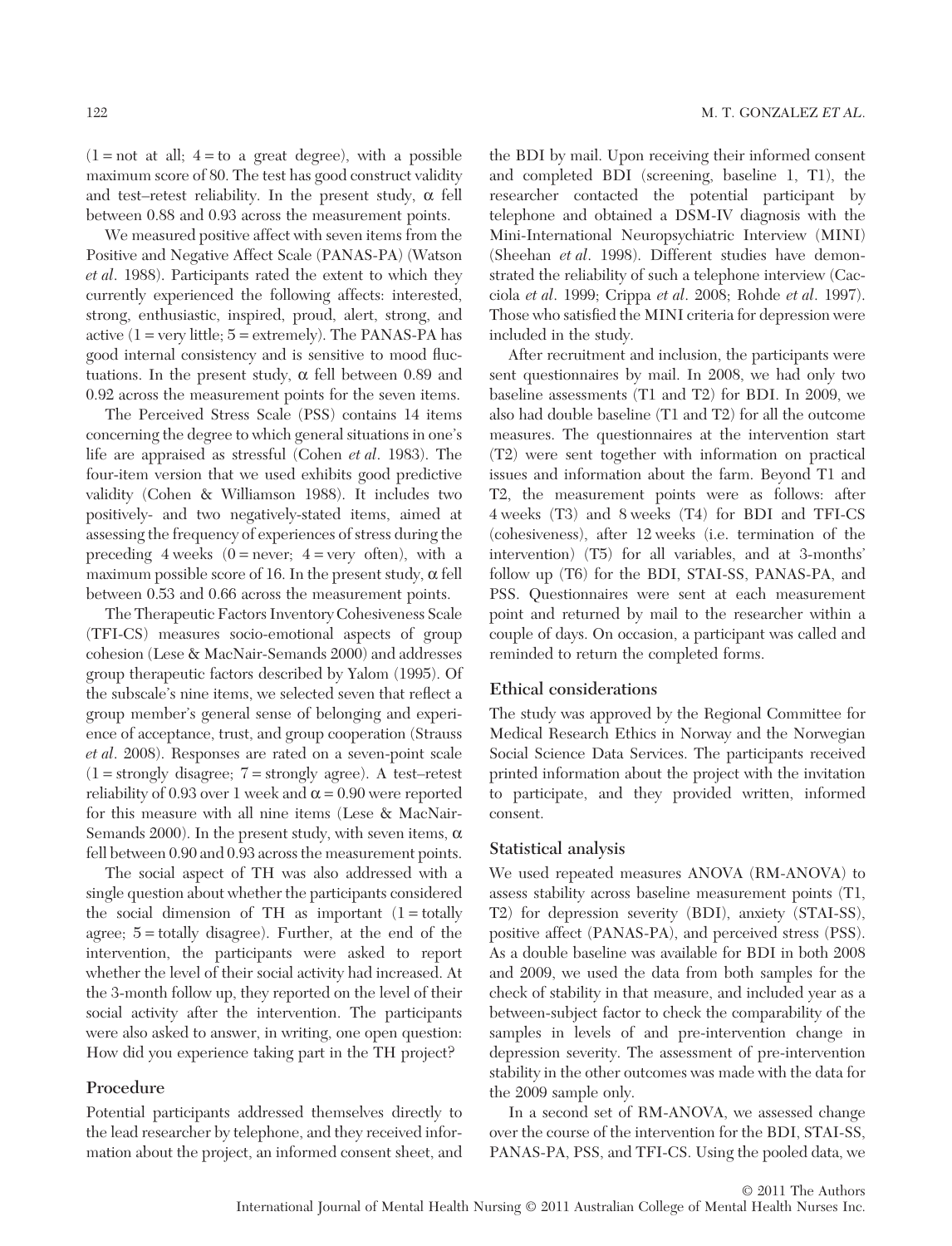included year as a between-subject factor to assess whether change measured during the TH intervention was similar across years/samples, as reflected in a nonsignificant time–year interaction. For these analyses, we report Greenhouse–Geisser corrected degrees of freedom where appropriate. We used planned contrasts (Helmert) to determine when during the intervention BDI and TFI-CS changed most.

In a third set of RM-ANOVA, we assessed the persistence of change in the BDI, STAI-SS, PANAS-PA, and PSS at 3-months' follow up (T6), relative to the start of the intervention (T2). Again, pooling the data, we included year as a between-subject factor to assess whether the persistence of change after the TH intervention was similar across years/samples, as reflected in a nonsignificant time–year interaction.

Bivariate correlations (Pearson *r*) were calculated to assess the degree to which change in outcomes during the intervention, and persistence of change after the intervention, covaried with the average level of TFI-CS measured during the intervention (T3–T5). Change scores for the outcomes  $(\Delta BDI, \Delta STAI-SS$  etc.) were the differences between T2–T5 and T5–T6, calculated so that positive scores reflected improvement in mental health.

We applied a method proposed for small samples to check for type l errors stemming from the nesting of patients within groups (Baldwin *et al*. 2005). We repeated some analyses using group mean scores instead of individual scores. Given the small number of 'cases' (i.e. five

groups of patients in each year), this is a very conservative assessment of change.

Missing values on single items were replaced by the mean of the scores on the remaining items for the given individual. Five people did not complete the 3-months' follow up and were excluded from analyses involving T6 scores. The data were analyzed using SPSS version 17 (SPSS, Chicago, IL, USA).

In the examination of the written answers to the open question about the experience of participation in the TH project, we looked for significant statements, recurrent themes, and phrases related to the social component of the TH experience.

#### **RESULTS**

#### **Stability in baseline scores**

Over the two baseline measurement points, depression severity remained at a moderate level (Table 1). BDI scores declined modestly, but not significantly from T1 to T2, *F*  $(1,44) = 3.53$ , *P* = 0.067, partial eta  $\eta^2 = 0.07$ . Neither the main effect of year nor the time–year interaction was significant  $(P = 0.152$  and  $P = 0.948$ , respectively), implying that the two samples had similar, stable levels of depression severity before the intervention.

In the 2009 sample, anxiety did decline modestly from T1 to T2, but the change was not significant  $(F (1,27) = 3.80, P = 0.062,$  partial eta  $\eta^2 = 0.12$ ). Levels

**TABLE 1:** *Means (standard deviations) for scores on the Beck Depression Inventory (BDI), Spielberger State Trait Anxiety–State Subscale (STAI-SS), Positive and Negative Affect Scale–Positive Affect (PANAS-PA), Perceived Stress Scale (PSS), and the Therapeutic Factor Inventory– Cohesiveness Subscale (TFI-CS) over the six measurement points (T1–T6)*†

|            |        | T1         | T2               | T <sub>3</sub> | T <sub>4</sub> | T <sub>5</sub> | T <sub>6</sub>    |
|------------|--------|------------|------------------|----------------|----------------|----------------|-------------------|
| Measure    | Year   | Baseline 1 | Baseline 2 start | 4 weeks        | 8 weeks        | 12 weeks' end  | 3-month follow up |
| <b>BDI</b> | Pooled | 26.5(7.4)  | 25.4(7.9)        | 21.2(6.6)      | 19.5(7.4)      | 18.8(7.8)      | 20.9(9.5)         |
|            | 2008   | 28.4(6.3)  | 27.3(6.8)        | 20.5(6.2)      | 19.3(7.0)      | 17.6(7.4)      | 20.8(9.0)         |
|            | 2009   | 25.2(7.8)  | 24.1(8.4)        | 21.6(7.0)      | 19.6(7.7)      | 19.6(8.0)      | 20.4(10.3)        |
| STAI-SS    | Pooled | 53.3(11.4) | 55.9(10.4)       |                |                | 51.4(9.3)      | 53.6(10.8)        |
|            | 2008   |            | 56.8(8.8)        |                |                | 49.3(9.4)      | 53.1(10.4)        |
|            | 2009   |            | 55.4(11.4)       |                |                | 52.7(9.2)      | 52.7(11.4)        |
| PANAS-PA   | Pooled | 2.09(0.72) | 2.25(0.82)       |                |                | 2.51(0.79)     | 2.36(0.89)        |
|            | 2008   |            | 2.37(0.75)       |                |                | 2.75(0.79)     | 2.42(0.87)        |
|            | 2009   |            | 2.18(0.86)       |                |                | 2.36(0.77)     | 2.34(0.88)        |
| <b>PSS</b> | Pooled | 14.2(2.4)  | 14.1(2.3)        |                |                | 13.0(2.3)      | 13.3(2.4)         |
|            | 2008   |            | 14.2(2.4)        |                |                | 13.0(2.4)      | 12.9(2.7)         |
|            | 2009   |            | 14.0(2.2)        |                |                | 13.0(2.3)      | 13.6(2.3)         |
| TFI-CS     | Pooled |            |                  | 5.66(0.97)     | 5.81(0.94)     | 5.89(0.96)     |                   |
|            | 2008   |            |                  | 5.78(0.92)     | 5.57(1.03)     | 5.82(0.91)     |                   |
|            | 2009   |            |                  | 5.72(0.95)     | 5.83(0.98)     | 5.93(0.99)     |                   |

†For T1–T5, pooled *n* = 46. For T6, *n* = 41.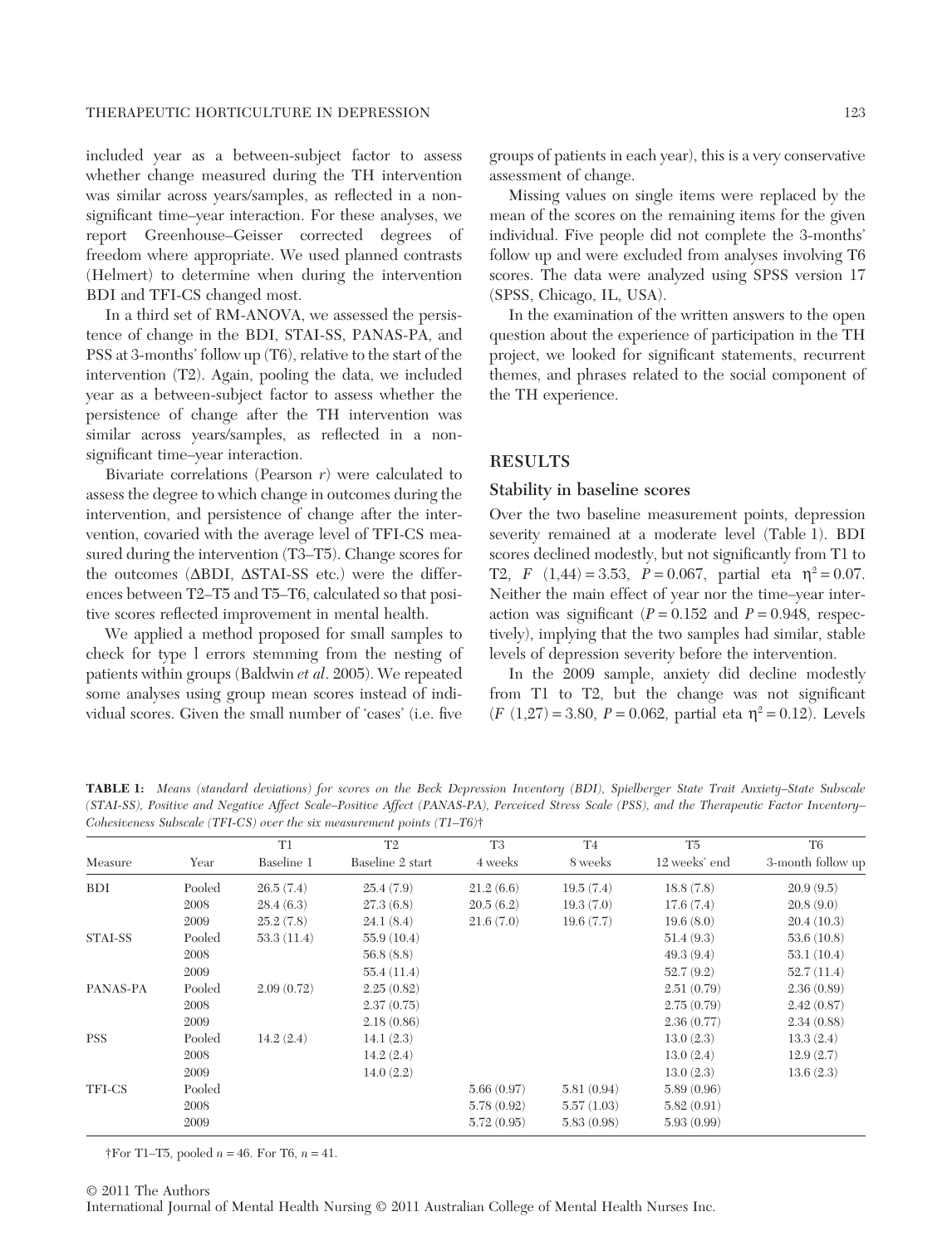also remained stable over the baseline measures for positive affect  $(F (1,27) = 1.17, P = 0.289,$  partial eta  $\eta^2 = 0.04$ ) and perceived stress (*F* (1,27) = 0.16, *P* = 0.692, partial eta  $\eta^2$  = 0.01).

## **Change in mental health outcomes during the intervention**

Change in all of the outcomes indicated improvement in mental health during the intervention in each of the two samples/years (Table 1). The main effect of time in the RM-ANOVA confirmed that the improvement from T2 to T5 was statistically significant for the BDI, STAI-SS, PANAS-PA, and PSS (Table 2). The overall levels of the outcomes and the patterns of change in the outcomes did not vary substantially across the samples/years, as reflected, respectively, in the non-significant main effect of year and the non-significant time–year interaction in each analysis (Table 2). Looking only at the BDI, planned contrasts indicated that the T2 mean BDI was significantly higher than the mean for T3–T5 ( $F(1,45) = 32.75$ ,

 $P < 0.001$ , partial  $\eta^2 = 0.42$ ); the T3 mean was significantly higher than the mean for T4 and T5  $(F (1,45) = 6.60,$  $P = 0.014$ , partial  $\eta^2 = 0.13$ ), and the T4 and T5 means did not differ  $(F (1,45) = 0.86, P = 0.358, partial \eta^2 = 0.02)$ (Table 1). These tests confirm the impression given by the means that most of the decline in depression severity occurred during the first 4 weeks of the intervention.

## **Persistence of change in mental health outcomes after the intervention**

Relative to baseline (T2), depression severity remained significantly lower at 3-months' follow up (Tables 1,2). The improvements in perceived stress, anxiety and positive affect had, however, dissipated to levels that no longer differed significantly from their respective T2 levels. The main effects of year and the time–year interactions were not significant (Table 2), indicating that the overall levels of the outcomes and the persistence of improvement at 3-months' follow up were similar across the two samples/years.

**TABLE 2:** *Tests of change in scores on the Beck Depression Inventory (BDI), Spielberger State Trait Anxiety–State Subscale (STAI-SS), Positive and Negative Affect Scale–Positive Affect (PANAS-PA), and Perceived Stress Scale (PSS) during (T2–T5) and after (T2–T6) the therapeutic horticulture (TH) intervention*†

| Measure    | Measurement point | Effect             | F     | $P$ -value | Partial $\eta^2$ |
|------------|-------------------|--------------------|-------|------------|------------------|
| <b>BDI</b> | $T2-T5$           | Time               | 20.94 | < 0.001    | 0.32             |
|            |                   | Year               | 0.00  | 0.975      | < 0.01           |
|            |                   | Time $\times$ year | 3.59  | 0.065      | 0.08             |
|            | $T2-T6$           | Time               | 13.76 | 0.001      | 0.26             |
|            |                   | Year               | 0.52  | 0.474      | 0.01             |
|            |                   | Time $\times$ year | 0.94  | 0.339      | 0.02             |
| STAI-SS    | $T2-T5$           | Time               | 9.49  | 0.004      | 0.18             |
|            |                   | Year               | 0.16  | 0.696      | < 0.01           |
|            |                   | Time × year        | 2.15  | 0.150      | 0.05             |
|            | $T2-T6$           | Time               | 2.82  | 0.101      | 0.07             |
|            |                   | Year               | 0.24  | 0.629      | 0.01             |
|            |                   | $Time \times year$ | 0.29  | 0.595      | 0.01             |
| PANAS-PA   | $T2-T5$           | Time               | 5.48  | 0.024      | 0.11             |
|            |                   | Year               | 1.94  | 0.170      | 0.04             |
|            |                   | Time $\times$ year | 0.75  | 0.391      | 0.02             |
|            | $T2-T6$           | Time               | 1.52  | 0.225      | 0.04             |
|            |                   | Year               | 0.80  | 0.378      | 0.02             |
|            |                   | $Time \times year$ | 0.16  | 0.687      | < 0.01           |
| <b>PSS</b> | $T2-T5$           | Time               | 9.63  | 0.003      | 0.18             |
|            |                   | Year               | 0.02  | 0.899      | < 0.01           |
|            |                   | Time × year        | 0.10  | 0.758      | < 0.01           |
|            | $T2-T6$           | Time               | 3.67  | 0.063      | 0.09             |
|            |                   | Year               | 0.00  | 0.983      | < 0.01           |
|            |                   | $Time \times year$ | 2.14  | 0.151      | 0.05             |

†For BDI, degree of freedom (df) = 2.46, 108.42 for the analysis of T2–T5 change. For the other measures,  $df = 1$ , 44 for analyses of T2–T5 change, and  $df = 1$ , 39 for the analyses of T2–T6 change. Year is included as a between-subject factor to determine whether the pattern of change varies across groups taken through the TH intervention in the two successive years.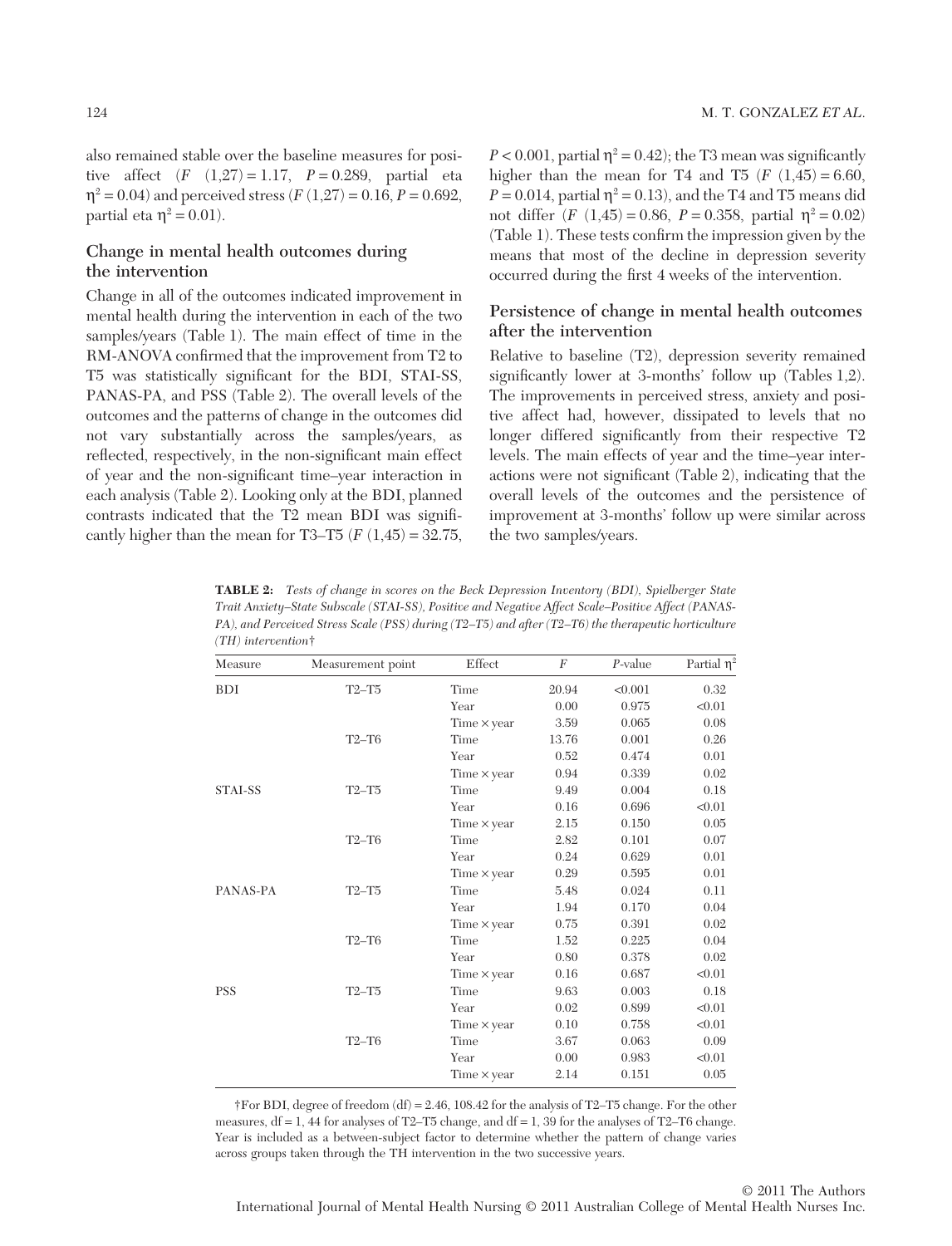## **Change in group cohesiveness during the intervention**

The level of TFI-CS (cohesiveness) was high after 4 weeks of treatment, and it increased slightly during the following weeks (T3–T5: *F*  $(1.69, 76.2) = 3.21, P = 0.054,$  $\eta^2$  = 0.067). Planned contrasts showed that the mean TFI-CS score at T3 was significantly lower than the mean T4–T5 scores (*F* (1,45) = 4.04, *P* = 0.050, partial  $\eta^2 = 0.08$ ; the T4 and T5 means did not differ  $(F (1,45) = 1.30, P = 0.260, \text{ partial } \eta^2 = 0.03)$  (Table 1). Neither the main effect of year nor the time–year interaction was significant  $(P = 0.714$  and  $P = 0.836$ , respectively); levels of and change in TFI-CS were similar across samples/years.

### **Correlations between cohesiveness and changes in the outcome measures**

The level of TFI-CS correlated positively with improvements in each of the mental health outcome measures (Table 3); however, none of the correlations were significant. This might have resulted from the restriction of range in the TFI-CS variable; scores were, with only one exception, above the mid-point of the scale (see Table 1).

#### **Analysis of aggregated data**

To address the concern of the inflated type 1 error rate with the analysis of data from individuals nested in groups, we checked our conclusions about change in the mental health outcome measures by treating the 10 different groups over the two seasons as cases. Taking the group means from T2–T6 as the data, the RM-ANOVA largely affirmed the results obtained with the individuallevel data; the decline in aggregated scores over the course of the intervention (T2–T5) was statistically signifi-

**TABLE 3:** *Correlations between the average level of scores on the Therapeutic Factor Inventory–Cohesiveness Scale during the therapeutic horticulture (TH) intervention and change in scores on the Beck Depression Inventory (*D*BDI), Spielberger Trait Anxiety State Subscale (*D*STAI-SS), Positive and Negative Affect Scale–Positive Affect (*D*PANAS-PA), and Perceived Stress Scale (*D*PSS) between T2 and T5, and between T5 and T6*†

| Time       | <b>ABDI</b> | $\Delta$ STAI-SS | ΔPANAS-PA | $\triangle PSS$ |  |
|------------|-------------|------------------|-----------|-----------------|--|
| $T2-T5$    |             |                  |           |                 |  |
| r          | 0.043       | 0.242            | 0.235     | 0.059           |  |
| $P$ -value | 0.778       | 0.104            | 0.116     | 0.697           |  |
| T5-T6      |             |                  |           |                 |  |
| r          | 0.230       | 0.291            | 0.146     | 0.073           |  |
| P          | 0.147       | 0.065            | 0.362     | 0.651           |  |

†From T2–T5, *n* = 46. From T5–T6, *n* = 41.

cant for the BDI  $(F (3,24) = 25.57, P < 0.001,$  partial  $\eta^2 = 0.76$ ), STAI-SS (*F* (1,8) = 9.19, *P* = 0.014, partial  $\eta^2 = 0.55$ ), and for PSS (*F* (1,8) = 21.66, *P* = 0.002, partial  $\eta^2 = 0.73$ ). The same could not be said for the PANAS-PA  $(F (1,8) = 2.87, P = 0.129,$  partial  $\eta^2 = 0.26$ ).

The RM-ANOVA with the group-level data also affirmed the persistence of change in some of the mental health outcomes from baseline to 3-months' follow up (T2–T6). For the BDI,  $F(1,8) = 21.02$ ,  $P = 0.002$ , partial  $\eta^2 = 0.72$ ; for the STAI-SS, *F* (1,8) = 4.98, *P* = 0.056, partial  $\eta^2 = 0.38$ ; for the PANAS-PA, *F*  $(1,8) = 2.35$ ,  $P = 0.16$ , partial  $\eta^2 = 0.23$ ; and for the PSS,  $F(1,8) = 7.75$ ,  $P = 0.024$ , partial  $\eta^2 = 0.49$ . The results of these conservative tests strengthen confidence in the individual-level results for the BDI, STAI-SS, and PSS. They do suggest, however, that the individual PANAS-PA results should be regarded with some caution.

#### **Exploration of the group dimension**

The majority of the participants (93%) answered from 'agree' to 'totally agree' that the social component of TH intervention was important. After 12 weeks of intervention (T5), 38% of participants reported that their social activity level had increased. Of those who provided data at T6, 31% still had increased social activity at the 3-month follow up, implying that the increase was stable over the period.

The qualitative data related to the theme 'significance of group membership' emphasized that being in a group was important. Participants expressed appreciation of the group atmosphere and group composition. Mutual trust and respect, possibilities for being oneself in the group, being together with people in the same situation, and improvement in social security were highlighted. However, some participants felt that participation in the group had been challenging, especially as a sole man in a group. The participants would have wanted to continue in the TH programme, expressed sadness that it had concluded, and hoped for it to become permanent in the future.

#### **DISCUSSION**

We found no significant changes across baseline BDI scores in the pooled data set, and no significant changes across baseline scores for anxiety, positive affect, and perceived stress in the 2009 data. This implies that the level of distress was stable during the period prior to the intervention, and that receiving treatment as usual during that period did little to reduce symptoms.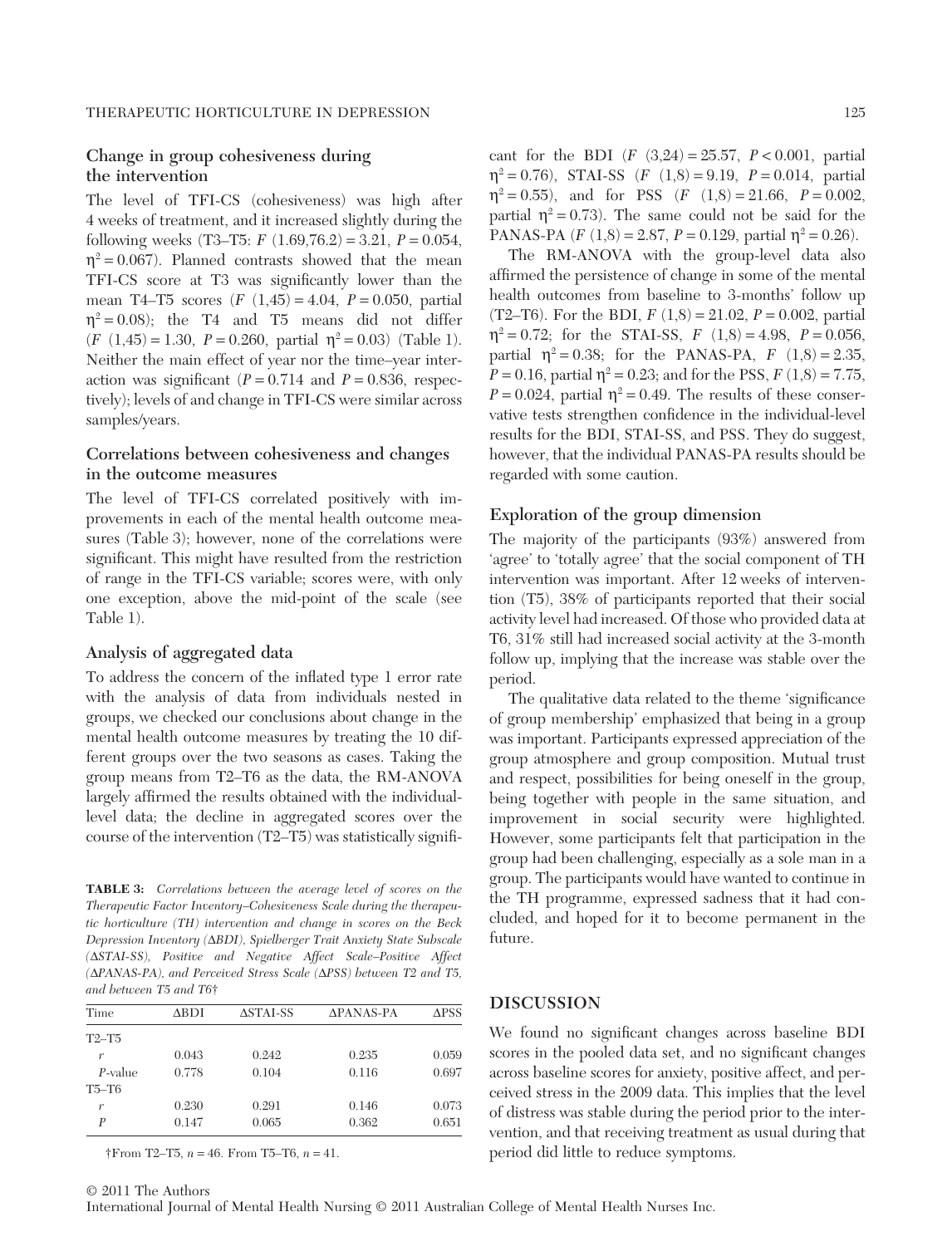Depression severity, anxiety, and stress declined during the intervention, while positive affect increased. Depression severity had already declined significantly after 4 weeks of TH intervention and continued to do so in the following 4 weeks. These findings are in line with the results of Stepney and Davis (2004) and Lee *et al*. (2004) in TH research. The findings also fit well with studies on depression and enjoyable activities (Lewinsohn & Graf 1973; Zeiss *et al*. 1979) and a meta-analysis related to behavioural activation treatments of depression (Cuijpers *et al*. 2007).

At the 3-month follow up, the mean BDI still remained significantly lower than baseline. In contrast, scores on the STAI-SS, PANAS-PA, and PSS showed some relapse.

We did not find that the pattern of change differed from one year to the next in any of the analyses of change. This was true for the analyses of change during the intervention, as well as for the analyses of the persistence of change after the intervention. This means that despite different weather conditions, participants, group cultures, and so on, the findings were in essence replicated. This reinforces confidence in the results.

The high and fairly stable levels of TFI-CS (cohesiveness) underline the importance of the group throughout the intervention. The slight increase in TFI-CS during the intervention suggests that the groups became still more important to their members as time went by, which might also explain the sadness experienced when concluding the project. However, it is important to bear in mind that the intent of the TH intervention was not to strengthen group processes, as it also provided possibilities for being alone. Despite this, considering that all 10 groups developed high levels of group cohesiveness and acted as wellfunctioning groups, it is tempting to assume that the TH activities fostered benign group processes. This assumption is supported by the fact that commitment to the group task is the strongest component in establishing group cohesiveness (Mullen & Copper 1994).

The uniformly positive correlations between improvement in the mental health outcomes and the general level of group cohesiveness are consistent with the idea that group cohesiveness serves beneficial change. The correlations were, however, uniformly non-significant, and the strongest was only moderate in size. Arguably, any contribution of group cohesiveness to beneficial change would, according to the present results, have been quite modest at most. However, the severely restricted range of cohesiveness scores might have worked against the detection of stronger correlations with change in the outcomes. The change in outcomes might of course also be due to reasons other than group cohesiveness. The strongest

126 M. T. GONZALEZ *ET AL*.

correlations between group cohesiveness were for change in anxiety during and after the intervention. Given the associations between depression and social skills difficulties (Huprich *et al*. 2004; Joiner & Timmons 2009), participation in the TH group activities might have led to decreased social anxiety and increased social skills. This might explain why the participants evaluated the social aspect of the TH intervention so positively. It might also explain why social activity had increased for more than one-third of the participants by the end of the intervention and at the 3-months' follow up.

The qualities of the experience of participating in the group, reported in the open-ended data, appear to be closely related to an important therapeutic factor in group psychotherapy, namely, universality (Yalom 1995). Universality has to do with the participants' experience of sharing much in common, and it can work to strengthen group cohesion. The sadness the participants expressed concerning the end of the project, as well as their hopes for it to be permanent, also give an indication that the participants attached significance to each other and to the group as a whole. The fact that 93% answered that the social component of the TH intervention was important gives some indication of how to organize a TH programme for clients diagnosed with clinical depression in clinical settings.

The present study has several limitations. First, we did not have a control group, and this limits conclusions about causation. The data collection was planned and approved as a randomized control design, but despite extensive efforts at recruiting participants in both intervention periods, we did not succeed in enrolling a large number of participants. In addition, candidates for participation expressed hesitation about entering a control group. Given the likelihood of losing a large proportion of an already small sample, we decided in each season to adopt a single-group design. Although the multiple measurement structure we adopted enabled us to track change in conjunction with participation (Shadish *et al*. 2002), we still cannot with complete confidence attribute the measured changes to the TH intervention. Likewise, with the recruitment procedure we used, we have to assume that the participants were motivated to change their condition, and so were likely to notice some improvement. Despite this, even highly-motivated participants can become demotivated by aspects of an intervention. We observed few such problems with our participants.

Another limitation of the study has to do with the lack of an early measure of group cohesiveness (e.g. obtained after one or two sessions). This hindered investigation of the development of group cohesiveness as a possible mediator of beneficial change.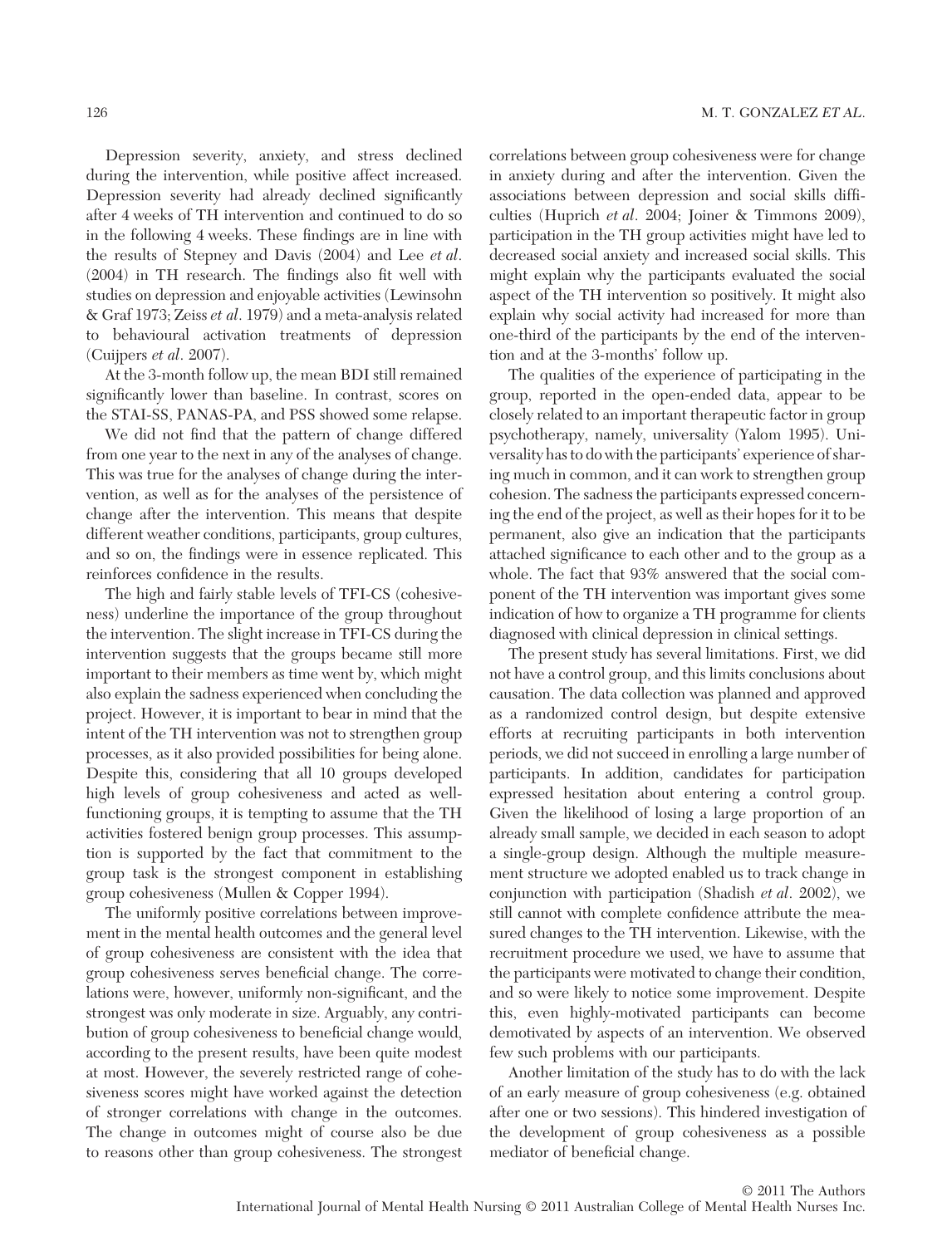#### THERAPEUTIC HORTICULTURE IN DEPRESSION 127

Despite its limitations, this study has important strengths. First, the use of multiple measurement points, including double baselines and a follow up, provided some leverage for distinguishing change due to the intervention from change per se (i.e. with ongoing psychotherapy and medication). Second, the multiple measures also enabled a determination that the most substantial change in depression severity took place in the initial weeks of the intervention. Third, when implemented with two different samples in successive years, the intervention yielded similar results. This indicates that despite the various differences across years, mental health improved following the start of the intervention, after a period of relatively stable symptoms of distress prior to the intervention. Fourth, responses to the open question about the group experiences affirm the importance assigned to the group, as also seen in the high cohesiveness scores.

## **CONCLUSIONS AND RESEARCH RECOMMENDATIONS**

The findings suggest that TH can be a beneficial supplementary intervention in clinical depression. Organizing TH as a group activity is relevant and feasible. It can easily be implemented in inpatient and outpatient nursing practice, bearing in mind that participants at times have a need for being and working alone.

Further research can sharpen the focus on social aspects of TH by investigating the development of group cohesiveness as a mediator of beneficial change in the therapeutic process. It can also consider whether TH, as group-based behavioural activation, contributes to improved interpersonal style and social skills. Studies with a randomized control trial design would be helpful, but in our experience, it is difficult to implement, especially with a long TH programme in an area with a short growing season. An alternative approach that might be implemented in lower latitudes or in greenhouse settings could involve staggering the start dates, so that some participants start the programme 4 weeks before others. Our data indicate that most of the reduction in depression severity occurs during the first 4 weeks of intervention.

## **ACKNOWLEDGEMENTS**

The study was funded by grant number 173302/I10 from the Norwegian Research Council. The authors thank the farmers who facilitated the project, and the participants for their cooperation. None of the authors had economic interests in the project.

### **REFERENCES**

- Alfano, M. S., Joiner, T. E. & Perry, M. (1994). Attributional style–amediator of the shyness depression relationship. *Journal of Research in Personality*, *28* (3), 287–300.
- American Psychiatric Association (2000). *Diagnostic and Statistical Manual of Mental Disorders (DSM-IV-TR)*. Washington, DC: American Psychiatric Association.
- Baldwin, S. A., Murray, D. M. & Shadish, W. R. (2005). Empirically supported treatments or type I errors? Problems with the analysis of data from group-administered treatments. *Journal of Consulting and Clinical Psychology*, *73* (5), 924– 935.
- Barge-Schaapveld, D., Nicolson, N. A., Vanderhoop, R. G. & Devries, M. W. (1995). Changes in daily-life experience associated with clinical improvement in depression. *Journal of Affective Disorders*, *34* (2), 139–154.
- Beck, A. T. & Steer, R. A. (1987). *Manual for the Beck Depression Inventory*. San Antonio, TX: The Psychological Corporation.
- Beck, A. T., Steer, R. A. & Garbin, M. G. (1988). Psychometric properties of the Beck Depression Inventory – 25 years of evaluation. *Clinical Psychology Review*, *8* (1), 77–100.
- Bergdahl, J. & Bergdahl, M. (2002). Perceived stress in adults: Prevalence and association of depression, anxiety and medication in a Swedish population. *Stress and Health*, *18* (5), 235–241.
- Bernthal, P. R. & Insko, C. A. (1993). Cohesiveness without groupthink – the interactive effects of social and task cohesion. *Group & Organization Management*, *18* (1), 66–87.
- Boland, R. J. & Keller, M. B. (2009). Course and outcome of depression. In: I. H. Gotlib & C. L. Hammen (Eds). *Handbook of Depression*. (pp. 23–44). New York: The Guilford Press.
- Bos, E. H., Bouhuys, A. L., Geerts, E., van Os, T. & Ormel, J. (2007). Stressful life events as a link between problems in nonverbal communication and recurrence of depression. *Journal of Affective Disorders*, *97* (1–3), 161–169.
- Brown, G. W. & Moran, P. (1994). Clinical and psychosocial origins of chronic depressive episodes. I: A community survey. *British Journal of Psychiatry*, *165*, 447–456.
- Butler, R., Hatcher, S., Price, J. & von Korff, M. (2007). Depression in adults: Psychological treatments and care pathways. *Clinical Evidence (Online)*. [Cited 9 Jun 2010]. Available from: URL: http://clinicalevidence.bmj.com/ceweb/ conditions/meh/1016/1016.jsp
- Cacciola, J. S., Alterman, A. I. & Rutherford, M. J. (1999). Comparability of telephone and in-person structured clinical interview for DSM-III-R (SCID) diagnoses. *Assessment*, *6* (3), 235–242.
- Cho, H. & Mattson, R. H. (2004). Affective responses and group cohesion of female university students in horticultural lectures and laboratories. *Acta Horticulturae*, *639*, 45–50.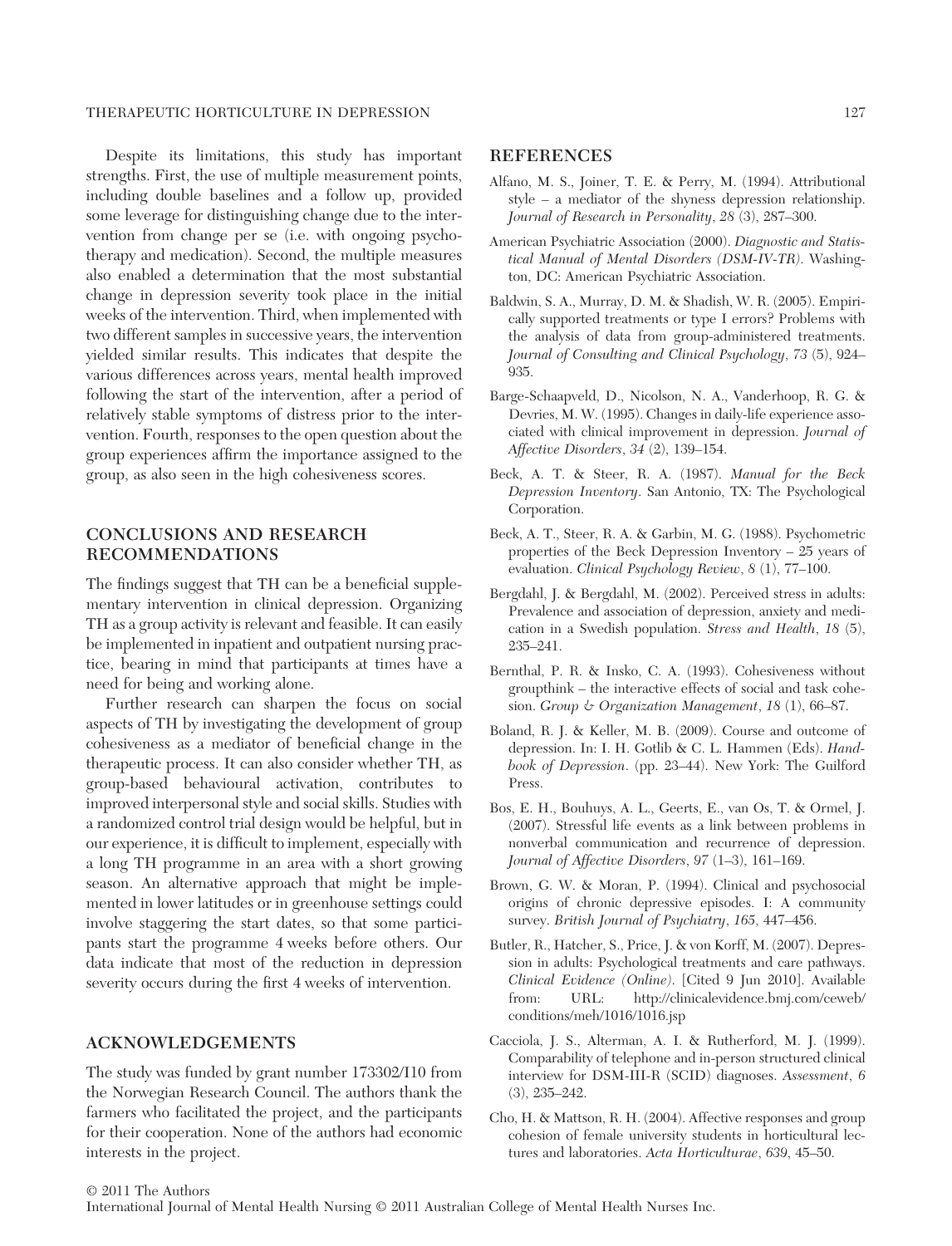- Cohen, S. & Williamson, G. M. (1988). Perceived stress in a probability sample of the United States. In: S. Spacapan & S. Oskamp (Eds). *Social Psychology of Health*. (pp. 31–67). Newbury Park: Sage.
- Cohen, S., Kamarck, T. & Mermelstein, R. (1983). A global measure of perceived stress. *Journal of Health and Social Behavior*, *24* (4), 385–396.
- Cooper Marcus, C. & Barnes, M. (1999). Introduction: Historic and cultural overview. In: C. C. Marcus & M. Barnes (Eds). *Healing Gardens: Therapeutic Benefits and Design Recommendations*. (pp. 1–26). New York: Wiley.
- Crippa, J. A. S., Osorio, F. D., Del-Ben, C. M., Santos, A., Freitas, M. C. D. & Loureiro, S. R. (2008). Comparability between telephone and face-to-face structured clinical interview for DSM-IV in assessing social anxiety disorder. *Perspectives in Psychiatric Care*, *44* (4), 241–247.
- Cuijpers, P., van Straten, A. & Warmerdam, L. (2007). Behavioral activation treatments of depression: A meta-analysis. *Clinical Psychology Review*, *27* (3), 318–326.
- Dimidjian, S., Hollon, S. D., Dobson, K. S. *et al*. (2006). Randomized trial of behavioral activation, cognitive therapy, and antidepressant medication in the acute treatment of adults with major depression. *Journal of Consulting and Clinical Psychology*, *74* (4), 658–670.
- Elovainio, M., Kivimäki, M., Puttonen, S., Heponiemi, T., Pulkki, L. & Keltikangas-Järvinen, L. (2004). Temperament and depressive symptoms: A population-based longitudinal study on Cloninger's psychobiological temperament model. *Journal of Affective Disorders*, *83* (2-3), 227–232.
- Ettin, M. F. (1999). Managing group processes in nonprocess groups. In: M. F. Ettin (Ed.). *Foundation and Applications of Group Psychotherapy: A Sphere of Influence*. (pp. 233– 259). London: Jessica Kingsley Publishers.
- Evans, D. L. & Charney, D. S. (2003). Mood disorders and medical illness: A major public health problem. *Biological Psychiatry*, *54* (3), 177–180.
- Gawrysiak, M., Nicholas, C. & Hopko, D. R. (2009). Behavioral activation for moderately depressed university students: Randomized controlled trial. *Journal of Counseling Psychology*, *56* (3), 468–475.
- Gonzalez, M. T., Hartig, T., Patil, G. G., Martinsen, E. W. & Kirkevold, M. (2009). Therapeutic horticulture in clinical depression: A prospective study. *Research and Theory for Nursing Practice*, *23*, 312–328.
- GrowthPoint (1999). Your future starts here: Practitioners determine the way ahead. *GrowthPoint*, *79*, 4–5.
- Hammen, C. L. & Glass, D. R. J. (1975). Depression, activity, and evaluation of reinforcement. *Journal of Abnormal Psychology*, *84* (6), 718–721.
- Hansen-Ketchum, P., Marck, P. & Reutter, L. (2009). Engaging with nature to promote health: New directions for nursing research. *Journal of Advanced Nursing*, *65* (7), 1527–1538.
- Hassink, J., Elings, M., Zweekhorst, M., Nieuwenhuizen, v. d. N. & Smit, A. (2010). Care farms in the Netherlands: Attrac-

tive empowerment-oriented and strengths-based practices in the community. *Health & Place*, *16* (3), 423–430.

- Hopko, D. R., Lejuez, C. W., Ruggiero, K. J. & Eifert, G. H. (2003). Contemporary behavioral activation treatments for depression: Procedures, principles, and progress. *Clinical Psychology Review*, *23* (5), 699–717.
- Hopko, D. R., Lejuez, C. & Hopko, S. D. (2004). Behavioral activation as an intervention for coexistent depressive and anxiety symptoms. *Clinical Case Studies*, *3* (1), 37–48.
- Hornsey, M. J., Dwyer, L., Oei, T. P. S. & Dingle, G. A. (2009). Group processes and outcomes in group psychotherapy: Is it time to let go of 'cohesiveness'? *International Journal of Group Psychotherapy*, *59* (2), 267–278.
- Huprich, S. K., Clancy, C., Bornstein, R. F. & Nelson-Gray, R. O. (2004). Do dependency and social skills combine to predict depression? Linking two diatheses in mood disorders research. *Individual Differences Research*, *2* (1), 2–16.
- Jacobson, N. S. & Gortner, E. T. (2000). Can depression be de-medicalized in the 21st century: Scientific revolutions, counter-revolutions and the magnetic field of normal science. *Behaviour Research and Therapy*, *38* (2), 103–117.
- Joiner, T. E. & Timmons, A. (2009). Depression in its interpersonal context. In: I. H. Gotlib & C. L. Hammen (Eds). *Handbook of Depression*. (pp. 322–339). New York: The Guilford Press.
- Jorm, A. F., Christensen, H., Griffiths, K. M. & Rodgers, B. (2002). Effectiveness of complementary and self-help treatments for depression. *Medical Journal of Australia*, *176*, S84–S96.
- Kasch, K. L., Rottenberg, J., Arnow, B. A. & Gotlib, I. H. (2002). Behavioral activation and inhibition systems and the severity and course of depression. *Journal of Abnormal Psychology*, *111* (4), 589–597.
- Lee, Y. H., Ro, M. R. & Lee, Y. S. (2004). Effects of horticultural activities on anxiety reduction of female high school students. *Acta Horticulturae*, *639*, 249–253.
- Lejuez, C. W., Hopko, D. R., LePage, J. P., Hopko, S. D. & McNeil, D. W. (2001). A brief behavioral activation treatment for depression. *Cognitive and Behavioral Practice*, *8* (2), 164–175.
- Lese, K. P. & MacNair-Semands, R. R. (2000). The therapeutic factors inventory: Development of a scale. *Group*, *24* (4), 303–317.
- Lewinsohn, P. M. (1974). A behavioral approach to depression. In: R. J. Friedman & M. Katz (Eds). *The Psychology of Depression: Contemporary Theory and Research*. (pp. 157– 178). Oxford, England: Wiley.
- Lewinsohn, P. M. & Graf, M. (1973). Pleasant activities and depression. *Journal of Consulting and Clinical Psychology*, *41* (2), 261–268.
- Lopez, A. D. & Murray, C. (1998). The global burden of disease, 1990–2020. *Nature Medicine*, *4* (11), 1241–1243.
- McDermut, W., Miller, I. W. & Brown, R. A. (2001). The efficacy of group psychotherapy for depression: A meta-analysis